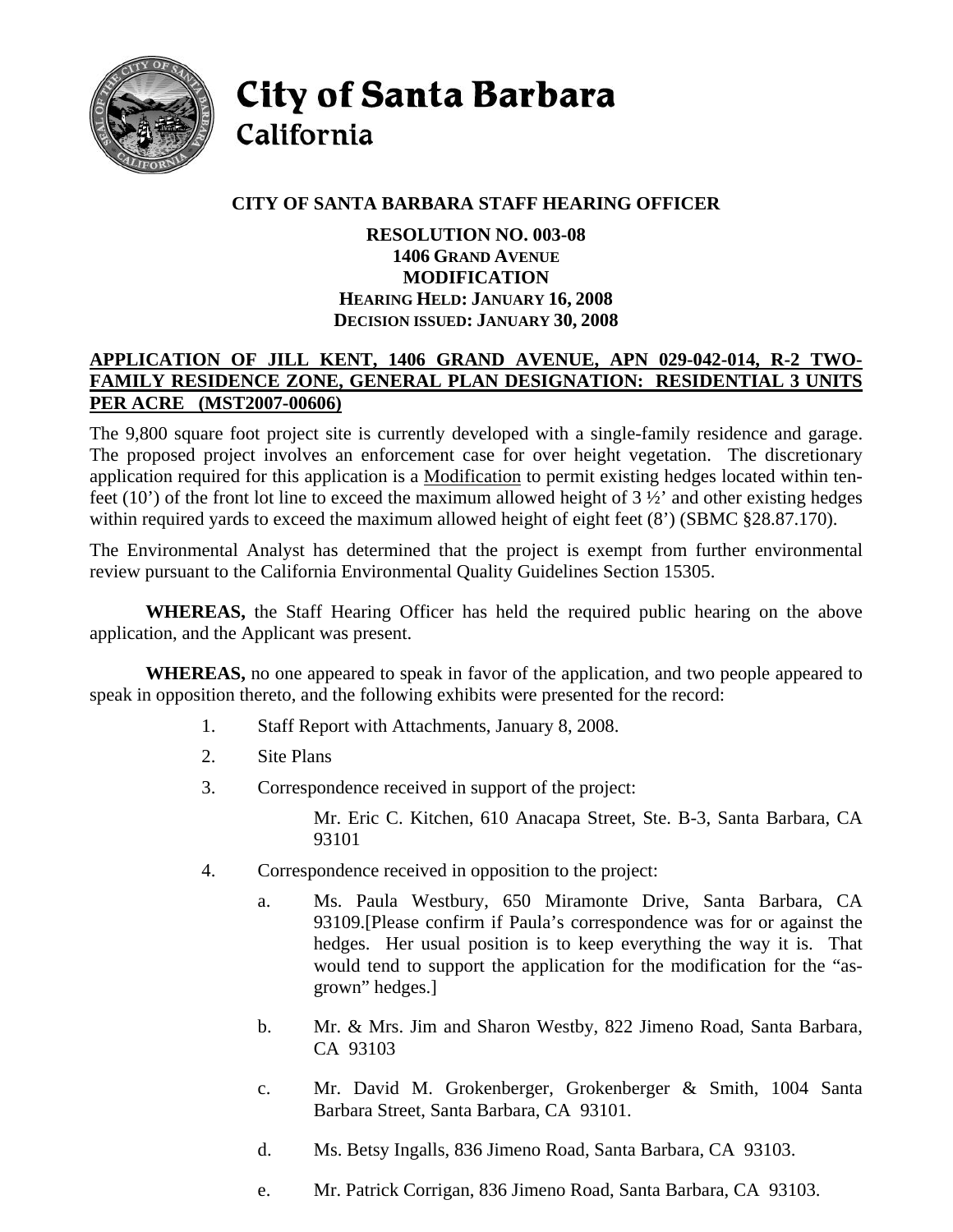## NOW, THEREFORE BE IT RESOLVED that the City Staff Hearing Officer:

1. Denies the request for a modification to allow the existing over-height hedge within the required interior yard on the northern portion of the lot to be maintained to a height of twelve feet (12<sup>°</sup>) because the Staff Hearing Officer does not find the request to be consistent with the purpose or intent of the Zoning Ordinance.

 $2.$ Approves the request for a modification to allow the existing over-height hedge within the portion of the front yard to the west of the garage and along the western property line to be maintained in the following fashion:

Within 10 feet  $(10)$  of the front lot line, the hedge may be maintained to a  $\mathbf{a}$ maximum height of three and a half feet  $(3\frac{1}{2})$  above the existing retaining wall.

Any portion of the hedge that is at least ten feet  $(10')$  from the front lot line may  $h_{\alpha}$ be maintained to a maximum height of eight feet  $(8')$ .

3. Approves the request for a modification to allow the existing over-height hedge along the front lot line east of the garage to be maintained to a maximum height of eight feet  $(8)$ .

The Staff Hearing Officer is aware of Santa Barbara County Superior Court Case No. 1189394 concerning alleged violations of the City's View Ordinance, Chapter 22.76 of the Santa Barbara Municipal Code. Nothing in this decision should be interpreted to allow the maintenance of hedges on the property located at 1406 Grand Avenue in a manner that violates or is inconsistent with any final order or judgment in that case.

This Resolution is adopted on the 30th day of January, 2008, by the Staff Hearing Officer of the City of Santa Barbara.

I hereby certify that this Resolution correctly reflects the action taken by the City of Santa Barbara Staff Hearing Officer concerning the referenced application.

Kathleen Goo, Staff Hearing Officer Secretary

 $1/30/08$ Date